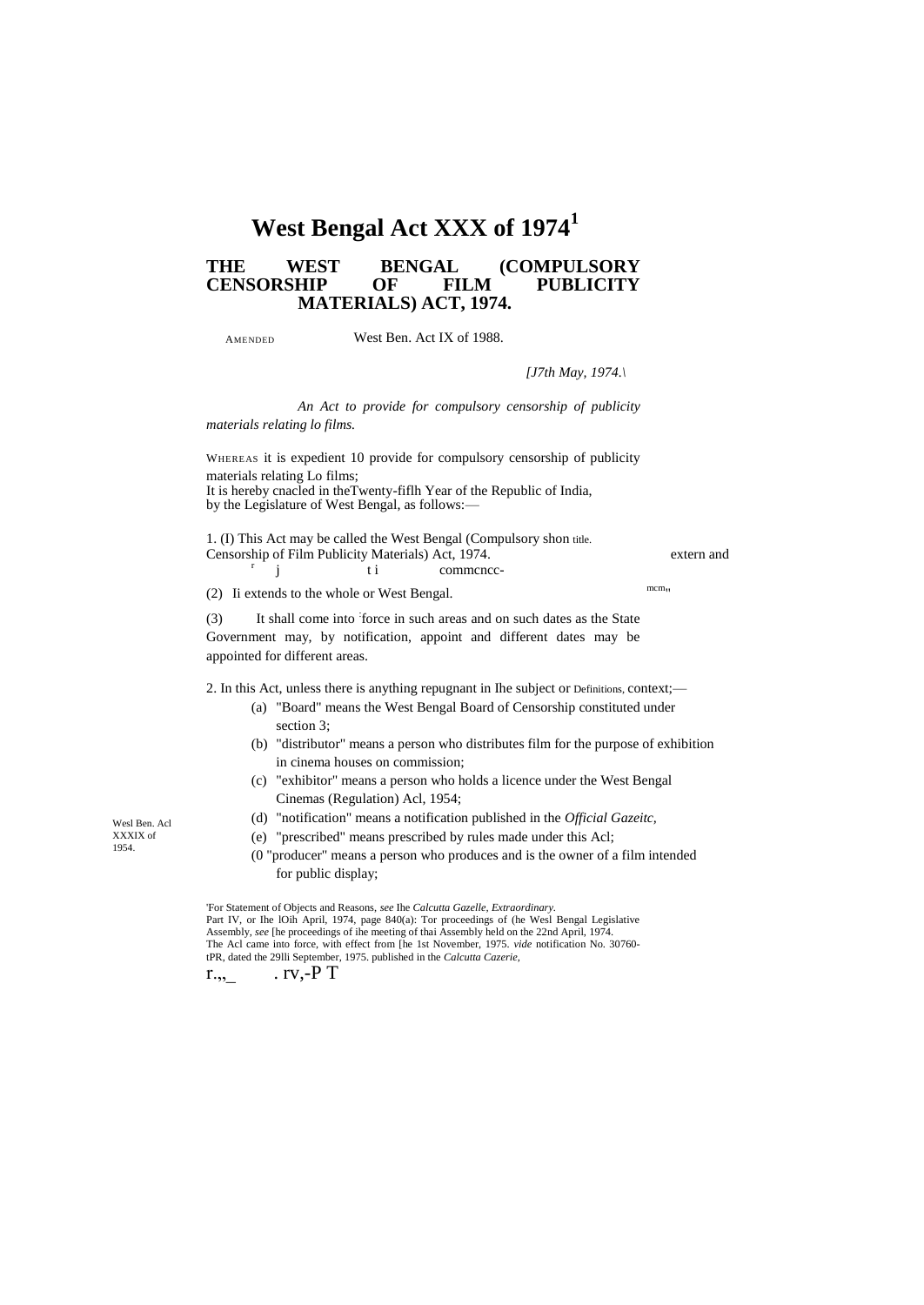## 70 *The West Bengal (Compulsory Censorship of Film Publicity Materials) Act, 1974.*

[West Ben. Act

........... .............................- .................... — ' '

## *(Sections J, 4.)*

<sup>m</sup> (g) "publicity material" means any material forgiving publicity of a film which is produced in India or any country outside India and includes—

(i) hoarding, showcard, insert, press design and enlargement,

- (ii) poster,
- (iii) still photo,
- (iv) cinema slide,
- (v) cinema still for publication in newspapers and periodicals, and
- (vi) such other material us may be prescribed.

Board of 3. (l) For the purpose of granting Certificate of Censorship in

Censorship.  $_{\text{fesPe}}$ C of publicity material, the Slate Government may, by notification,

constitute a Board to be called the West Bengal Board of Censorship ■ which shall consist of a Chairman and not more than five other members appointed by the State Government. .

(2) The Censor Officer appointed under sub-scction (1) of section 4 shall be the Member-Secretary to the Board.

(3) The Chairman and the members of the Board shall hold office for such lerm as may be prescribed.

(4) The Chairman of the Board shall receive such remuneration as may be determined by the Stale Government and the members of the Board, other than the Censor Officer, shall reccive such allowances or fees for attending meetings of the Board us may be prescribed.

(5) The meetings of the Board shall be held at such place and time and in such manner as may be prescribed.

Censor 4, (l) Forcarrying out the purposes of this Act the Slate Government

oihcrswff. shall appoint one Censor Officer and may also appoint such number of Assistant Censor Officers, Inspectors and Sub-Inspectors as the State Government may think fit to assist the Censor Officer.

> (2) The Censor Officer, Assistant Censor Officers, Inspectors and Sub-Inspectors shall be appointed by the State Government in the Information and Public Relations Department.

> (3) The Censor Officer, Assistant Censor Officers, Inspectors and Sub-Inspectors shall receive such salaries and allowances as may be determined bv the Ctnvf»mn\*enr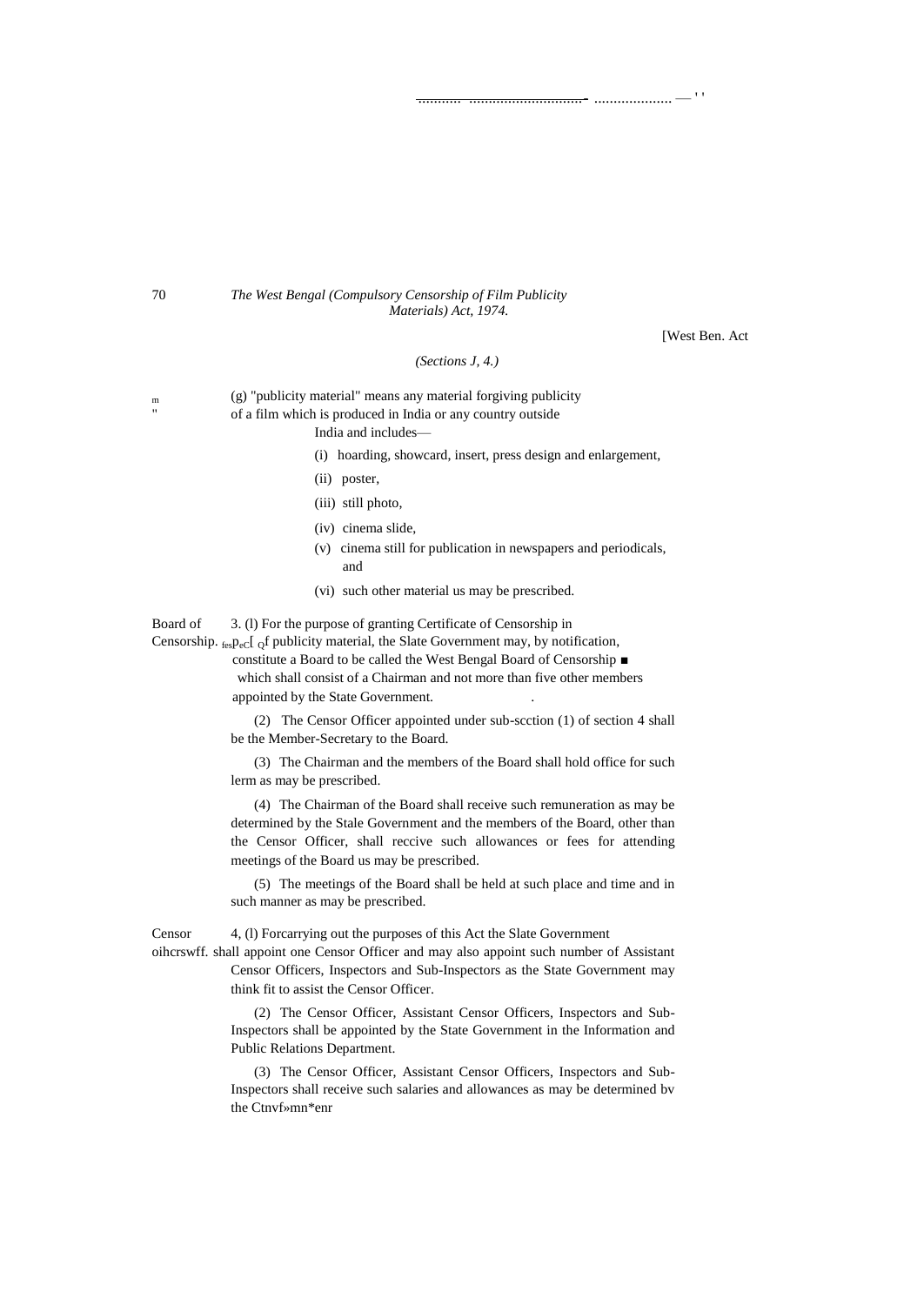# *The Wesl Bengal (Compulsory Censorship of Film Publicity Materials) Aci, 1974.*

XXX of 1974.]

# *(Sections 5. 6.)*

(4) The Censor Officer, and the Assistant Censor Officers, Inspectors and Sub-Inspectors when so authorised by ihe Board, may inspect any cinema house and may call for any document relating to any publicity material from any distributor, producer or exhibitor for inspection.

(5) The Censor Officer, Assistant Censor Officers, Inspectors and Sub-Inspectors shall perform such other functions as may be prescribed,

S. (I) If any distributor, producer or exhibitor wanes to display in the lobby of a cinema house or outside the cinema house or in any public place any publicity material, he shall make an application lo the Board in such form as may be prescribed, for a Certificate of Censorship and shall submit such material along with the application in such manner as may be prescribed.

(2) The distributor, the producer or the exhibitor, as the case may be, shall, while making the application under sub-section (1), pay such fee as may be prescribed.

 $\frac{1}{3}$  Every distributor, producer or exhibitor shall, before he makes any application to the Board under sub-section (1), get himself enrolled as distributor, producer or exhibitor, as the case may be, in such manner as may be prescribed.

6. (1) The Censor Officer shall examine the publicity material submitted under section 5 and place the publicity material together with his recommendations, if any, before the Board for its consideration,

(2) If after examining ihe publicity material and the recommendations of the Censor Officer the Board considers that the publicity material is free from obscenity and is suitable for public display it shall grant a Certificate of Censorship in such form and in such manner as may be prescribed which shall be signed by the Censor Officer or in his absence by such Assistant Censor Officer as may be empowered in this behalf by the Board and the publicity material shall then be returned lo the person who submitted it,

(3) No distributor, producer or exhibitor shall display any publicity material in respect of which a Certificate of Censorship has not been granted under this Act.

-(4) No distributor, producer or exhibitor shall display any publicity material without exhibiting thereon such mark of censorship in such manner as may be prescribed.

'n..L . .  $t w$  K.i ^ ^

Application Tor certificate of censorship.

Gnm or **Certificate** of Censorship.

<sup>&#</sup>x27;Sub-scclion (3) wis inserted by 5. 2 of the West Bengal (Compulsory Censorship of Film Publicity Materials) (Amendment) Act. 10BS (Wesl Ben. Acl IX of 1988).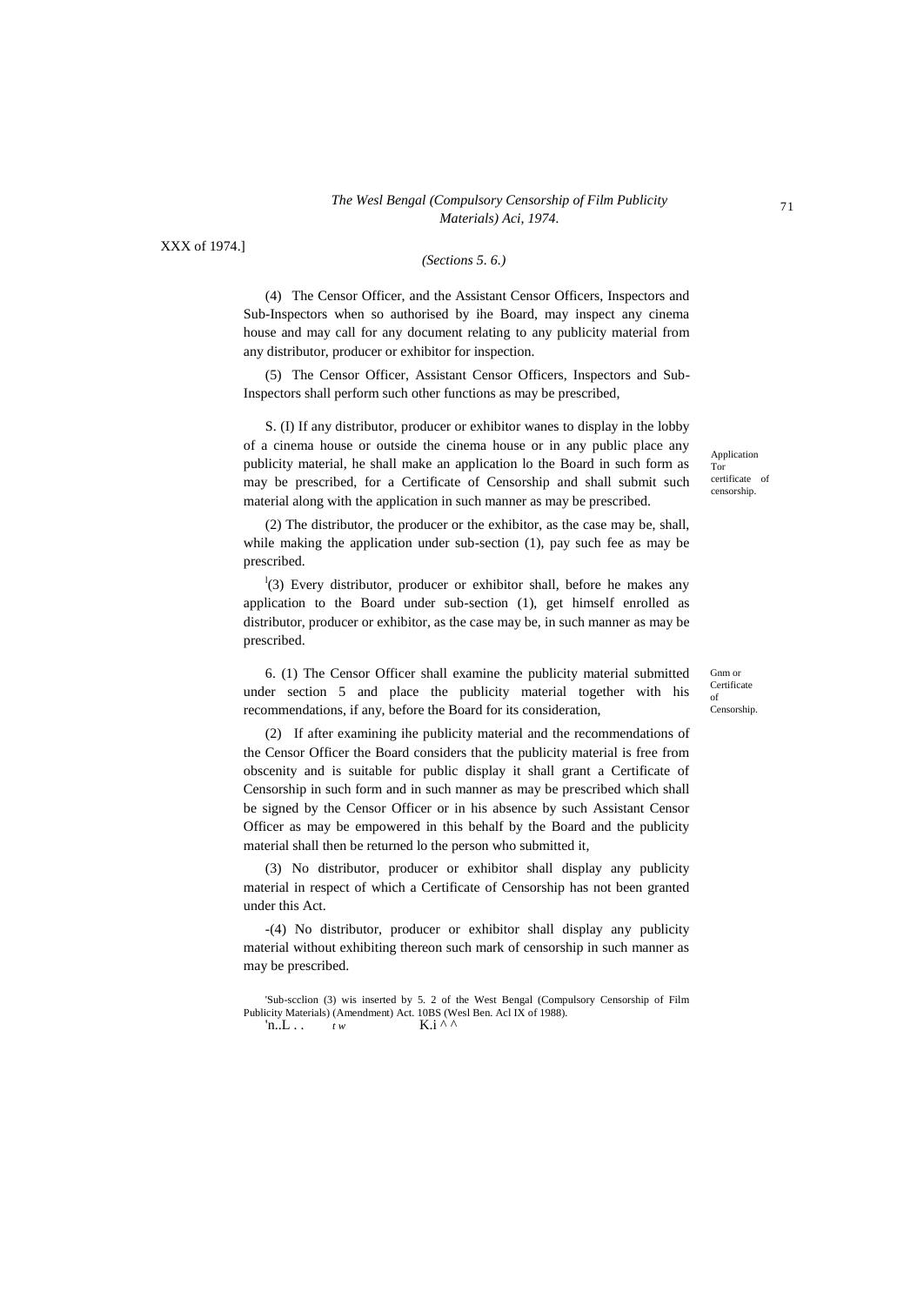# 72 *The West Bengal (Compulsory Censorship of Film Publicity*

*Materials) Act, 1974.*

**[West Ben. Act**

## *(Sections 6k, 7 and S.J*

'6A. (1) Ifany person displays any publicity material which has not been certified by (he Board and signed materia is in by ihc Censor Officer under section 6, the Censor Officer or any officer authorised by him in this behalf shall serve a notice on such person requiring him to remove the publicity material within ihc period specified in the notice,

> (2) If the publicity material is rial removed wilhin the period specified in the notice, ihe Censor Officer or the officer authorised under subsection (1) shall remove the publicity material and may, if necessary, ask the police for assistance in removing ihe publicity material.

Appeal.  $7. (i)$  A<sub>n</sub>y person aggrieved by any decision of ihe Board may,

within thirty days from the dale of receipi of such decision, prefer an appeal 10 such authority as the State Govemrnenl may prescribe and such authority may, after such inquiry as it considers necessary and after giving (he appellant an opportunity for representing his views in the' matter, mike such order in relation thereto as it thinks fit.

(2) The decision of ihe authority referred to in sub-section (1) shall be final.

"

### Pcndiy. 8. (i) If any person displays any publicity material which has not

been certified by Ihe Board and sigtied by the Censor Otficcr under section 6, he shall be punishable with imprisonment  $2$  whicli may extend to three years or with fine which may extend to five thousand rupees] or with both and in the case of a continuing offence with a further fine which may extend to ■'[one thousand rupees! for each day during which the offence continues.

(2) If any person is eonvicied oF an offence punishable under this section the convicting Court may further direct thai the publicity material in respect of which the offence has been committed be forfeited (o (he State Government,

4 (3) If any distributor, producer or exhibitor fails to maintain any prescribed regis(erof film publicity ma(erials in the manner prescribed, he shall be punishable with imprisonment which may extend to six months or with fine which may extend to one thousand rupees or with both.

The vworiii within die wjuare brackets *were* substituted for the words "one hundred rupees" by s, 5(tXb). ibid- $JC.L. - =$ 

Removal o[ publicity materia is in certain c.iin.c.

<sup>&#</sup>x27;Section 6A was incited by s. 4 of ihe West Bengal (Compulsory Censorship at Film Pub)icily Materials) (Amendment) Act, 1983 (West Ben. Act IX of 1988).

TV.c words wiihin ihc square brackets were substituted for iKc words "which may extend to six months or with fine which nay extend io one thousand rupees" by s. 5(I)(a) *ibid.*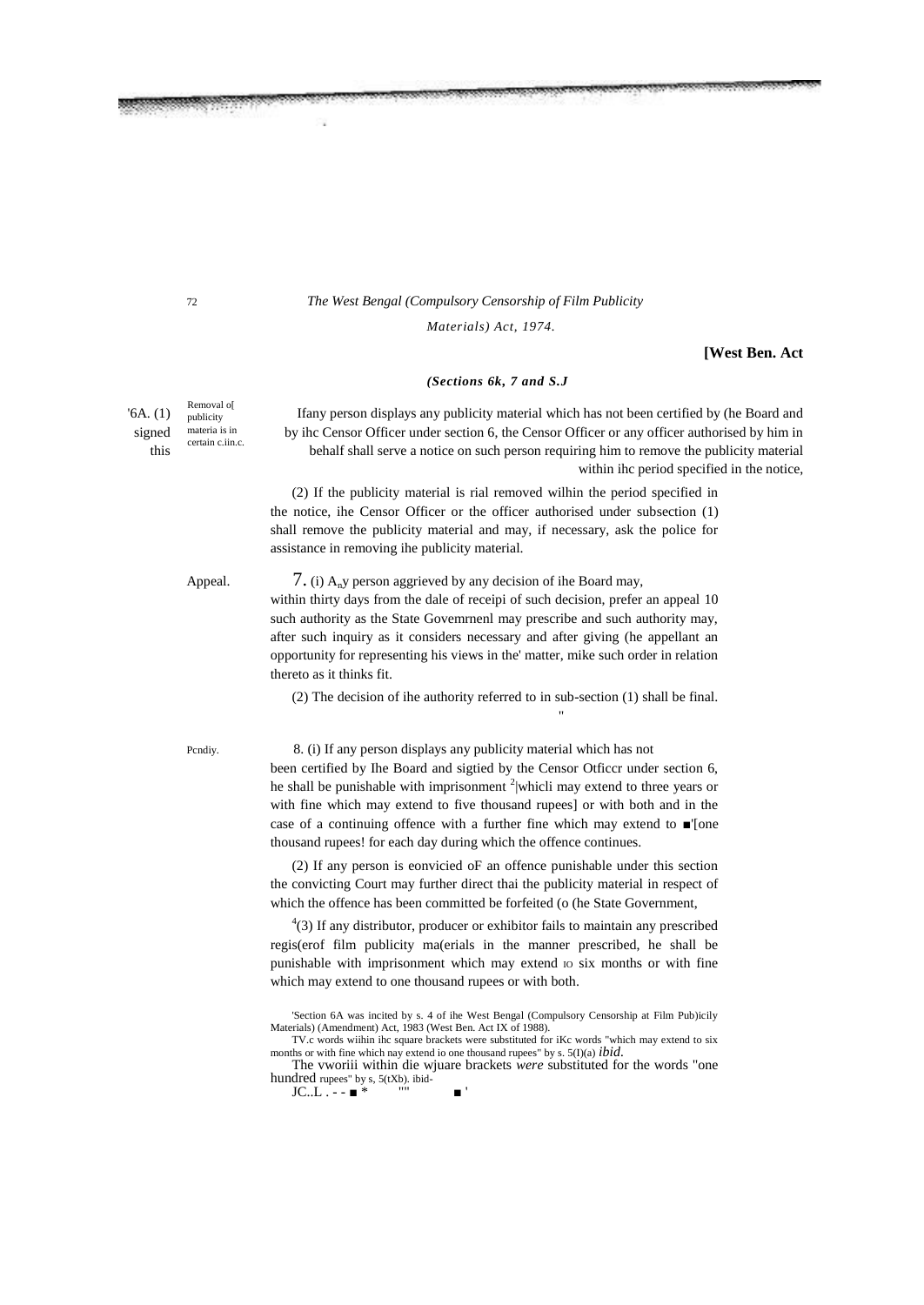# *The West Bengal (Compulsory Censorship of Film Publicity Materials) Act, 1974.*

XXX of 1974.]

# *(Sections 8A, 9-J 3.)*

'(4) If any person Tails to comply with the notice served on him under subsection (I) of section 6A, he shall be punishable with imprisonment which may extend to six months or with fine which may extend to one thousand rupees or with both.

: 8A. (1) Where any publicity material which has not been certified by the Board and signed by the Censor Officer under section 6 is displayed, any police officer may enter any place in which he has reason to believe that the publicity material is kept, search it and seize the publicity material.

(2) All searches under this Acl shall be carried out in accordance with the provisions of the Code of Criminal Procedure, 1973, relating to searches.

9. No act or proceeding of the Board shall be deemed to be invalid by reason only of a vacancy in, or any defect in, the constitution of the Board.

10. The members of the Board shall, when acting or purporting to act in pursuance of the provisions of this Aci, be deemed to be public servants within the meaning of section 21 of the Indian Penal Code.

11. No suiL or other legal proceeding shall lie against the members of the Board and the person appointed under lhis Act in respect of anything which is in good faith done or intended to be done under this Acl,

45 of 1860. servants.

Z of 1974.

12. Offences under this Act shall be considered to be cognizable offences as defined in the Code of Criminal Procedure, 1973.

13. (1) The State Government may, by notification, make rules Tor carrying out the purposes of this Act.

(2) In particular and without prejudice to the generality of the foregoing power such rules may provide for all or any of the following matters, namely:—

- (a) the term of office of the Chairman and the members of the Board;
- (b) the allowances or fees of the members of the Board;
- (c) the place and time at which and the manner in which meetings of Ihe Bord shall be held;

fooi-nole 4 ill page 72, *ante,* : Seeiian 8A was inserted by s. 6 of the Wesl Bengal (Compulsory Censorship of Film

Power of seizure.

Validation.

Members of ltiu Board [o be public<br>servants.

Gar co legal proceeding.

**Offences** under this Acl considered cognizable. Power lo make rules.